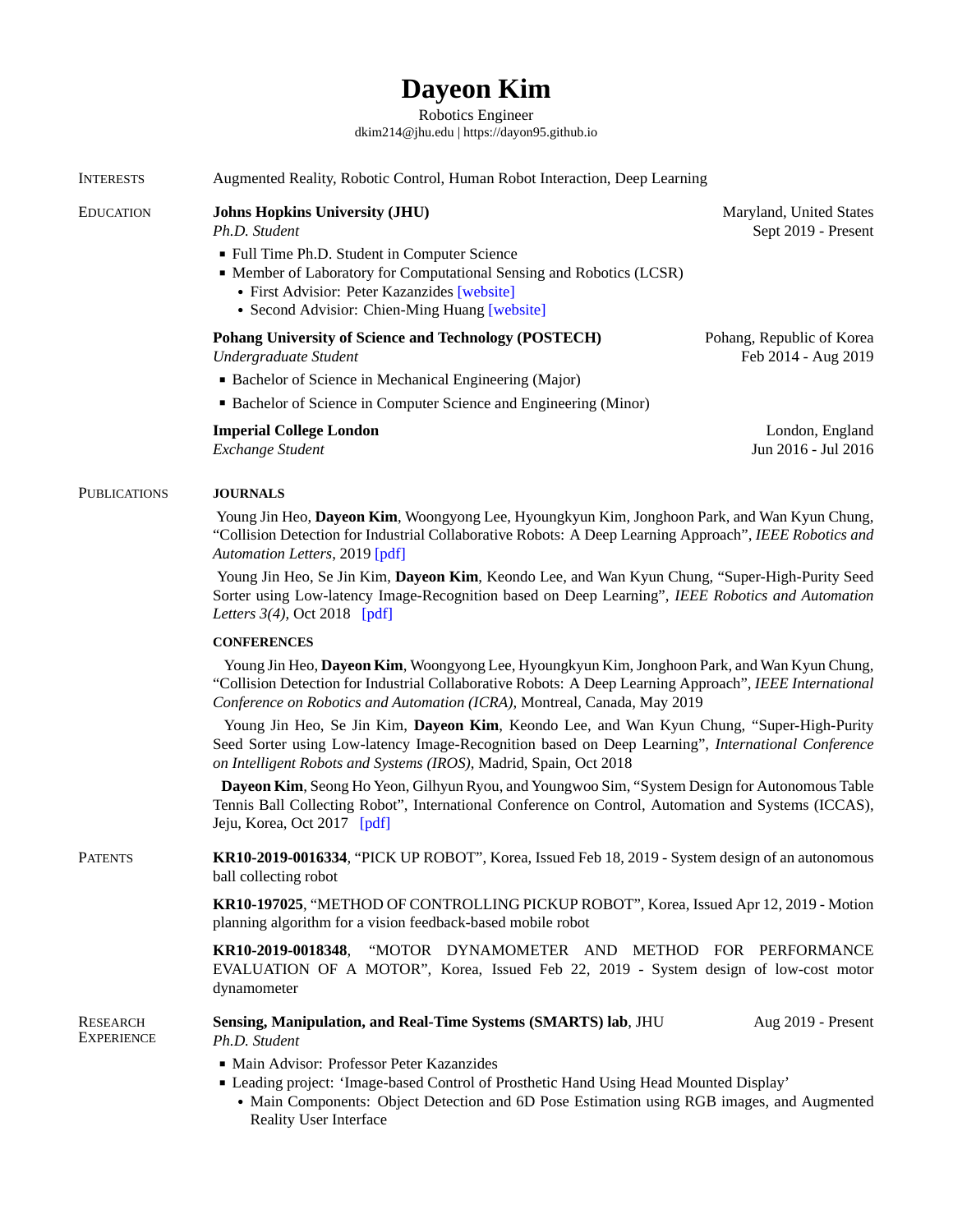|                            | • Paper ready to be submitted to ICRA and RA-L                                                                                                                                                                                                                                                                                                                                                                                                                   |                         |  |
|----------------------------|------------------------------------------------------------------------------------------------------------------------------------------------------------------------------------------------------------------------------------------------------------------------------------------------------------------------------------------------------------------------------------------------------------------------------------------------------------------|-------------------------|--|
|                            | <b>Robotics Laboratory, POSTECH</b><br><b>Research Assistant Intern</b>                                                                                                                                                                                                                                                                                                                                                                                          | Sept 2017 - Feb 2019    |  |
|                            | • Main Advisor: Professor Wan Kyun Chung<br>" Led project: 'Robust object detection in cluttered scene using reinforcement learning'<br>• Participated in two major projects<br>• 'Collision detection, classification, and reaction'<br>• 'Optical sorting system with high accuracy & low latency'                                                                                                                                                             |                         |  |
|                            | <b>Interactive &amp; Networked Robotics Laboratory, Seoul National University</b><br><b>Research Assistant Intern</b>                                                                                                                                                                                                                                                                                                                                            | Sept 2016 -<br>Dec 2016 |  |
|                            | · Main Advisor: Professor Dongjun Lee<br>• Led project on development of telepresence robot<br>• Developed Android application for interaction with human and robot<br>• Built up near real-time transmission of video data streams to remote client<br>• Focus: Teleoperation of Unmanned Ground Vehicle (UGV), Robotic vision & control                                                                                                                        |                         |  |
|                            | <b>Multiscale Bio Mechanical Engineering, POSTECH</b><br>Research Assistant Intern                                                                                                                                                                                                                                                                                                                                                                               | Dec 2015 - Feb 2016     |  |
|                            | • Main Advisor: Professor Jaesung Park<br>• Developed Android application for counting cells in video<br>• Participated in development of portable microscope                                                                                                                                                                                                                                                                                                    |                         |  |
| Work<br><b>EXPERIENCE</b>  | Neuromeka [website]<br>Jul 2018 - Feb 2019<br>Research Intern<br>· Main Advisor : Dr. Jonghoon Park (CEO)<br>• Developed robotic vision system for pick-and-place task<br>Introduced vision system at 2018 Robot World - KINTEX, South Korea<br>• Implemented meta-learning algorithm to control Ant agent of OpenAI Gym using MuJoCo library                                                                                                                    |                         |  |
|                            | <b>NAVER LABS Robotics Group</b> [website]<br>Research Intern                                                                                                                                                                                                                                                                                                                                                                                                    | Jan 2017 - Jun 2017     |  |
|                            | • Main Advisor: Dr. Sangok Seok (Executive Vice President)<br>Improved the design of Printed Circuit Board (PCB) for Power Management System<br>• Participated in intern project: 'Autonomous mobile robot system for table tennis ball collection'<br>• Devised novel design of dynamometer, a machine for evaluating motor characteristics<br>Developed two Android Applications: Real-time transmission of video data streams and Wi-fi<br>positioning system |                         |  |
| <b>SCHOLARSHIPS</b>        | GE Foundation Scholar-Leaders Program, GE Foundation<br>• \$2,660/year, granted for academic excellence                                                                                                                                                                                                                                                                                                                                                          | $2015 - 2018$           |  |
|                            | • National Science and Engineering Scholarship, KSAF<br>• Full tuition, up to \$3,071 per semester                                                                                                                                                                                                                                                                                                                                                               | $2014 - 2019$           |  |
| <b>TEACHING</b>            | Introduction to Human-Computer Interaction, JHU<br><b>Teaching Assistant</b>                                                                                                                                                                                                                                                                                                                                                                                     | Sep 2020 - Present      |  |
|                            | • Introducing design techniques and practices in Human-Computer Interaction (HCI)<br>• Holding office hours to answer questions and making tutorials for HCI projects                                                                                                                                                                                                                                                                                            |                         |  |
|                            | <b>Sensors and Measurements, POSTECH</b><br>Tutor                                                                                                                                                                                                                                                                                                                                                                                                                | Mar 2016 - Jun 2016     |  |
|                            | • Covered probability and statistics for data analysis, sensor characteristics and signal processing<br>techniques<br>• Held mentoring program for 10 students every week, and answered questions both in-person and online                                                                                                                                                                                                                                      |                         |  |
| TECHNICAL<br><b>SKILLS</b> | <b>Programming Languages</b><br>• Advanced C++, C#, Python, Java                                                                                                                                                                                                                                                                                                                                                                                                 |                         |  |